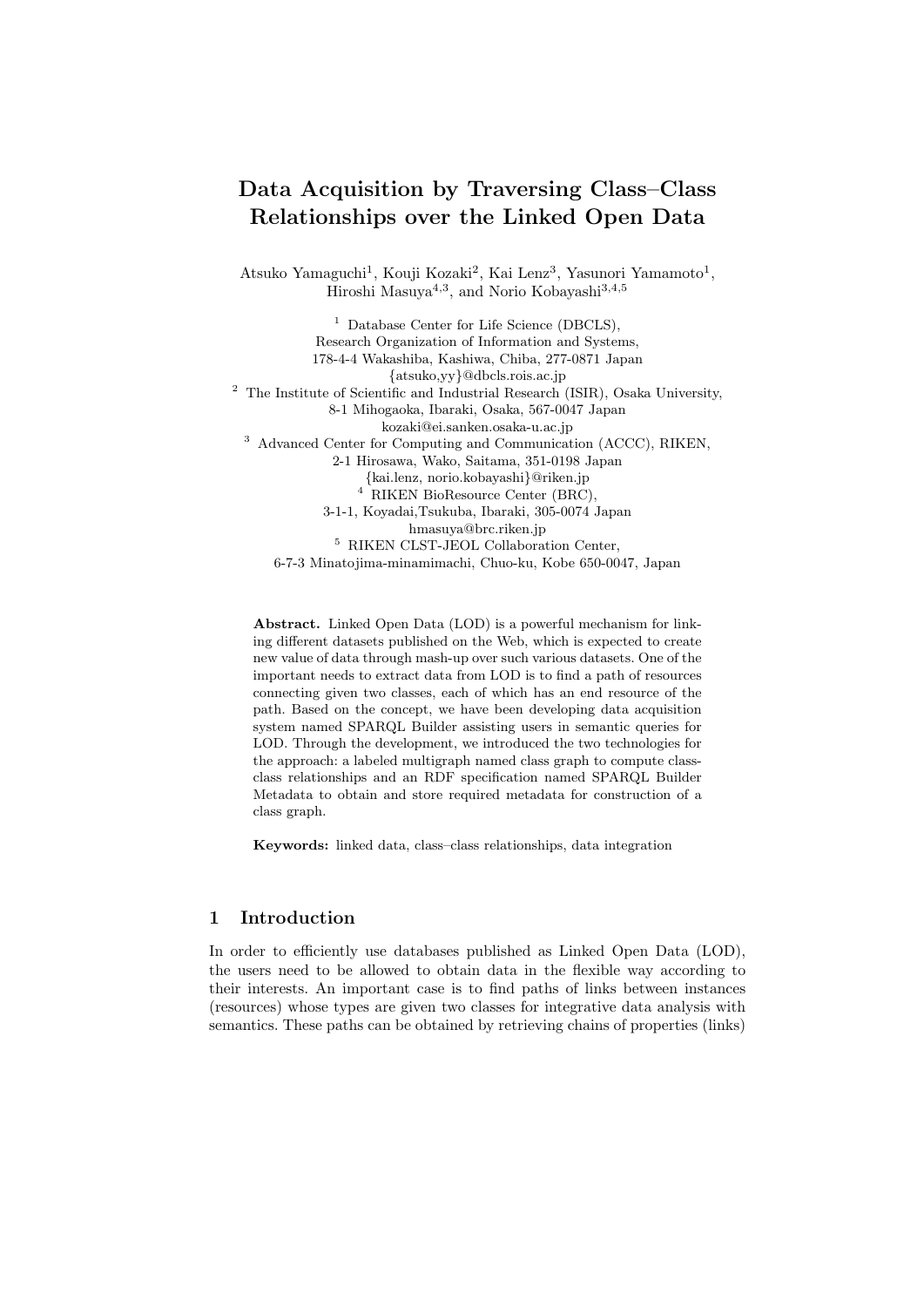which connect instances of classes. In other words, these paths can be obtained by traversing paths of class–class relationships over the LOD.

Therefore, based on class–class relationships, we have been developping a system named SPARQL Builder to obtain data from LOD flexibly, by assisting users in writing SPARQL queries to the SPARQL endpoints. To realize our approach, we should develop the following two techniques: 1) a method to collect profiles related to class–class relations through SPARQL endpoints of RDF datasets: This is implemented as SPARQL Builder Metadata (SBM), which describes comprehensive metadata including not only class definitions but also statistics such as the number of instances while it is not supported existing metadata. 2) a method to obtain chains of properties and classes by computing paths on labeled multigraph named class graph: This enables an efficient method to compute path and a measure to remove paths of classes with no instance path are proposed.

Related application includes Visor[1], which enables users to browse RDF datasets in the light of class–class relationships. However, Visor doesn't provide a method to find an end-to-end path through multiple resources. Although another related work is RelFinder [2] which computes paths between resources in LOD, it is not based on class–class relationships but on instance–instance relationships.

#### 2 SPARQL Builder

We have been developing a practical LOD search tool named SPARQL Builder for the lifescience data analysis (http:// www.sparqlbuilder.org/). This tool provides an interactive GUI that allows users who are not familiar with SPARQL language to generate SPARQL queries without knowledge of SPARQL and RDF data schema [3]. Overview of system architecture is shown in Fig 1. SPARQL Builder manages SBM generated by accessing SPARQL endpoints in advance (1). When a



Fig. 1. Overview of the SPARQL Builder system.

user access to the SPARQL Builder system via a web browser as a GUI, SPARQL Builder obtains a list of classes by analysing SBM (2) and displays the list on the user's web browser (3). Then, when the user selects "input" and "output" classes, SPARQL Builder constructs class paths by traversing the class graph constructed using information described in SBM (4) and draw them on the web browser. Using this GUI, users can explore datasets as their interest by specifying classes. If a user interested in the interrelationships between molecular pathways and proteins, he should do at first is to select protein as input class and pathway as output class. Then, SPARQL Builder shows all possible paths in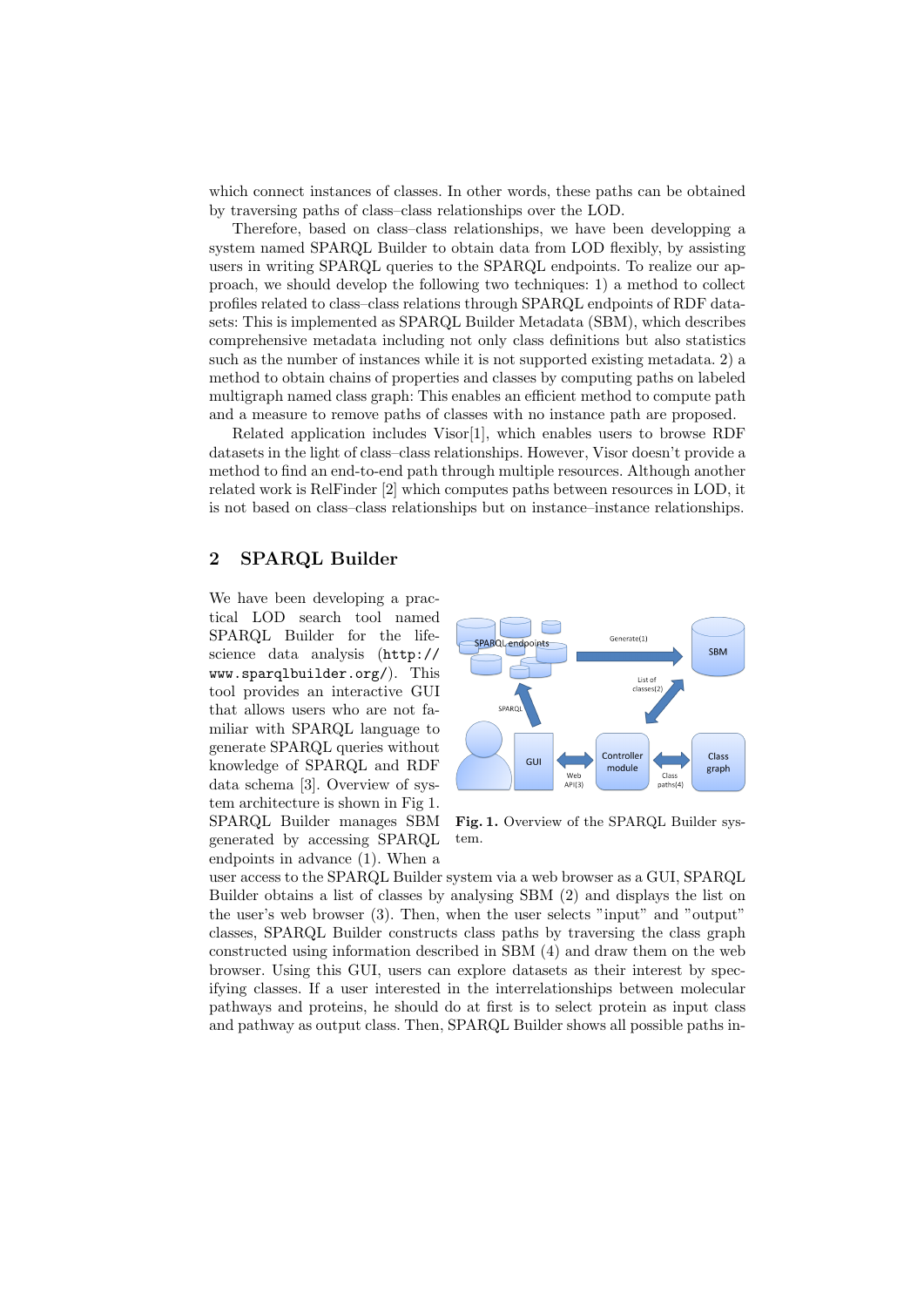volves pathways in which proteins that catalyses chemical reactions constitutes. These paths has sequentially connected two relationships as the form of "Protein -(left/right)- BiochemicalReaction -(pathwayComponnt)- Pathway". When he select one of the class paths, SPARQL Builder create a SPARQL query which can use to retrieve data his interest. SPARQL Builder is used for support service to generate SPARQL queries for 38 SPARQL endpoints as of July 2016.

## 3 SPARQL Builder Metadata

SPARQL Builder Metadata (SBM), is a summary of RDF datasets provided via a SPARQL endpoint. SBM is defined as an extension of VoID (https://www.w3. org/TR/void/) and SPARQL 1.1 service description (https://www.w3.org/TR/ sparql11-service-description/) with our original vocabulary whose name space is sbm:. SBM contains statistic summary data called "graph summary" for default graph and each named graph provided by the SPARQL endpoint. Graph summary is an extension of VoID vocabulary related to void:Dataset class with detailed statistical parameters as follows: A property partition is a subset of RDF dataset associated with a property. In addition to original VoID properties, three properties sbm:subjectClasses, sbm:objectClasses, and sbm:objectDatatypes to describe numbers of classes and datatypes are used. A class relation is a distinct pair of subject class and object class/datatype, where subject class and object class/datatype are the class of subject instance and class/datatype of object instance/literal in all triples associated with the concerned property partition. sbm:classRelation property is introduced to describe for each class relation having properties  $sbm:subjectClass, sbm:objectClass,$ and sbm:objectDatatype as our original extension and properties VoID vocabulary.

## 4 Class Graph

To compute paths between two classes efficiently, we employed a specialized graph whose nodes and edges correspond to classes and the class–class relations with predicates, respectively. We call the graph *class graph*. A class graph can be constructed from SBM efficiently because SBM includes a list of all the classes and a list of all the class–class relationships. Given a class graph, an undirected path on the graph is called as a class path. Note that a class path is not always simple path because the same classes may appear twice or more in the path with different properties. Class paths between two classes can be found in practically short time using algorithm written in [4] although a class graph is a labeled multi-edge graph and a class path is not simple.

Too many paths to select by a user may be found for relatively large datasets [4]. For example, for Reactome of EBI RDF Platform [5] as of December 2014, the average number of paths between classes with maximum length four was 609. In addition, we found that some class paths have no sequence of instances obtained by traversing triples along the class paths by our preliminary